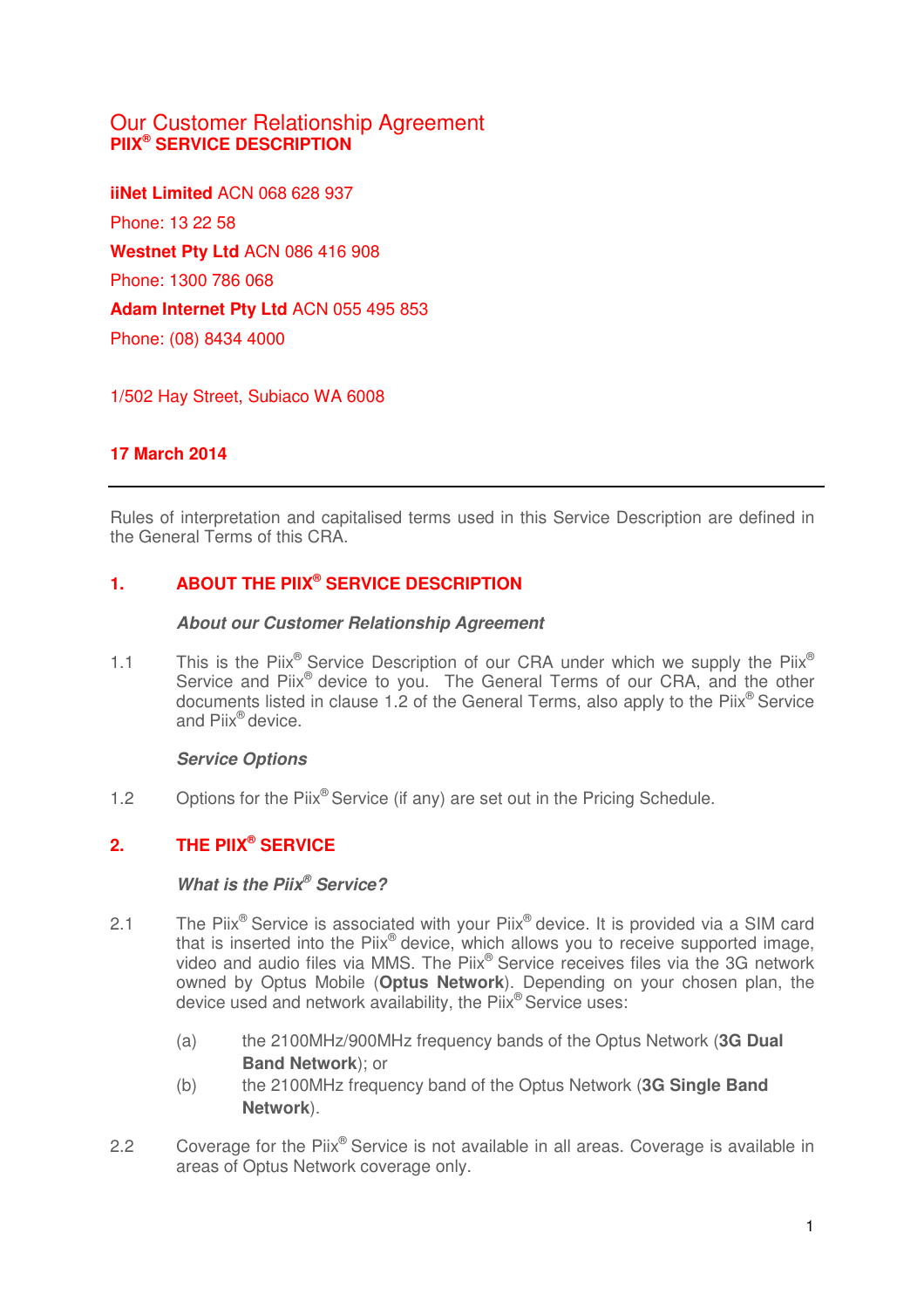# **IINET GROUP CRA – PIIX® SERVICE DESCRIPTION**

### **Service Term**

- 2.3 No Contract Term applies to the Piix<sup>®</sup> Service. Instead, you are provided with:
	- (a) a Piix<sup>®</sup> device indefinitely; and
	- $(b)$  the Piix<sup>®</sup> Service for a specified service term, which is set out in the Pricing Schedule section of the CRA (**Service Term**).
- 2.4 We will provide the Piix<sup>®</sup> Service in accordance with our CRA for, at least, the Service Term. You may cancel the Piix<sup>®</sup> Service at any time during the Service Term without any applicable Break Fees.
- 2.5 At the end of the Service Term, we will continue to provide you with the  $\text{Piix}^{\circledcirc}$  Service for no monthly fee until it is cancelled in accordance with the CRA, however, we may contact you to confirm whether you still require the Piix® Service.
- 2.6 You will be given at least 90 days' notice of any billing changes to your Piix<sup>®</sup> Service.

### **Service Requirements**

- 2.7 To receive the Piix® Service you must:
	- (a) meet any applicable system requirements; and
	- (b) have the equipment referred to in clause 3 below.
- 2.8 The Piix<sup>®</sup> Service is only available in the areas described in clause [4](#page-2-0) below.
- 2.9 You acknowledge that:
	- (a) you may not be able to receive the  $Piix^{\circ}$  Service at your location;
	- (b) we do not provide technical support for the  $Piix^{\circledast}$  Service where it is used in relation to devices other than the Piix® device;
	- (c) we do not guarantee that the Piix<sup>®</sup> device and Piix<sup>®</sup> Service will be compatible with any particular mobile devices; and
	- (d) we will use due care and skill in providing the  $Piix^{\circledcirc}$  Service in accordance with the Consumer Guarantees. Subject to the Consumer Guarantees, we cannot promise that the Piix® Service will be continuous, fault-free or accessible at all times, given the nature of telecommunications systems (including the Piix® Service's reliance on systems and services not owned or controlled by us). This does not limit your right to obtain rebates in some circumstances as set out in clauses 14.4 to 14.8 of the General Terms.

### **3. EQUIPMENT**

- 3.1 To connect to the Piix® Service you will need the following equipment:
	- (a)  $a$  Piix<sup>®</sup> device and power; and
	- (b) an Australian power outlet; and
	- (c) either:
		- (i) a mobile phone service that is capable of sending MMS; or
		- (ii) an SD memory card.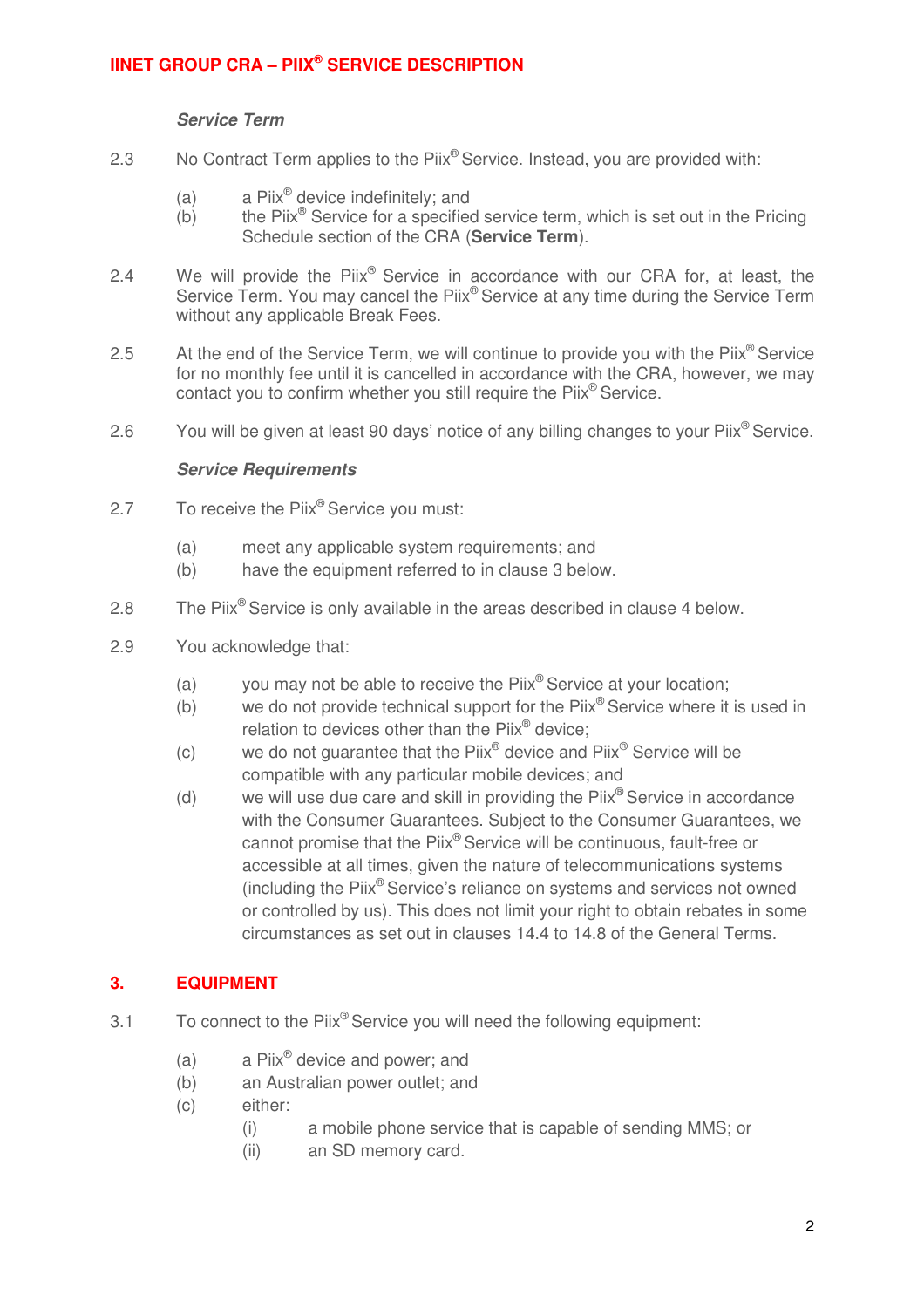# <span id="page-2-0"></span>**IINET GROUP CRA – PIIX® SERVICE DESCRIPTION**

### **4. COVERAGE**

#### **Service availability**

4.1 The Piix<sup>®</sup> Service is only available within the Optus Network coverage area and is subject to network availability.

#### **Coverage Area**

4.2 It is your responsibility to establish whether the location at which you wish to use the Piix<sup>®</sup> Service is within the Optus Network coverage area. To assist you, we provide coverage maps which are available on our Website.

### **Grace Return Process**

- 4.3 If:
	- (a) your principal place of usage of the Piix<sup>®</sup> Service is within the Optus 3G Dual Band Network or 3G Single Band Network area; and
	- (b) within 10 days from the date of the  $Piix^@$  Service activation, you report to us any coverage related issues relating to the use of the Piix<sup>®</sup> Service at your principal place of usage,

then, subject to clauses 4.4 and 4.5, we may allow you to cancel the Piix $^\circ$  Service without incurring a Break Fee and we will refund to you any upfront fees that you have paid to us in relation to the Piix® Service (for the avoidance of doubt, this does not include any fees relating to any other services that may be bundled with your Piix<sup>®</sup> Service).

- 4.4 If we agree to exercise the Grace Return Process, we will send you a return freight bag and you must return to us, in its original condition, any equipment supplied to you by us in connection with the Piix® Service (**Service Equipment**) within 21 days from the date you receive the return freight bag and pay;
	- (a) any excess usage costs incurred; and
	- (b) a Postage and Handling fee in accordance with the Pricing Schedule.
- 4.5 If we agree to exercise the Grace Return Process and you fail to return the Service Equipment to us within 21 days from the date you receive the return freight bag, you will be charged the relevant Break Fee plus any excess usage fees.

# **5. WARRANTY**

5.1 Where we supply the Piix<sup>®</sup> device to you, we provide the warranty specified in the Warranty Information Statement at no extra cost.

### **6. FAULTS AND RETURNS**

- 6.1 If you become aware of any fault with the  $Piix^{\circledcirc}$  Service, you must immediately report the fault to us by telephoning or emailing a Customer Service Representative.
- 6.2 If you become aware of any fault with the  $Piix^{\theta}$  device, you must: